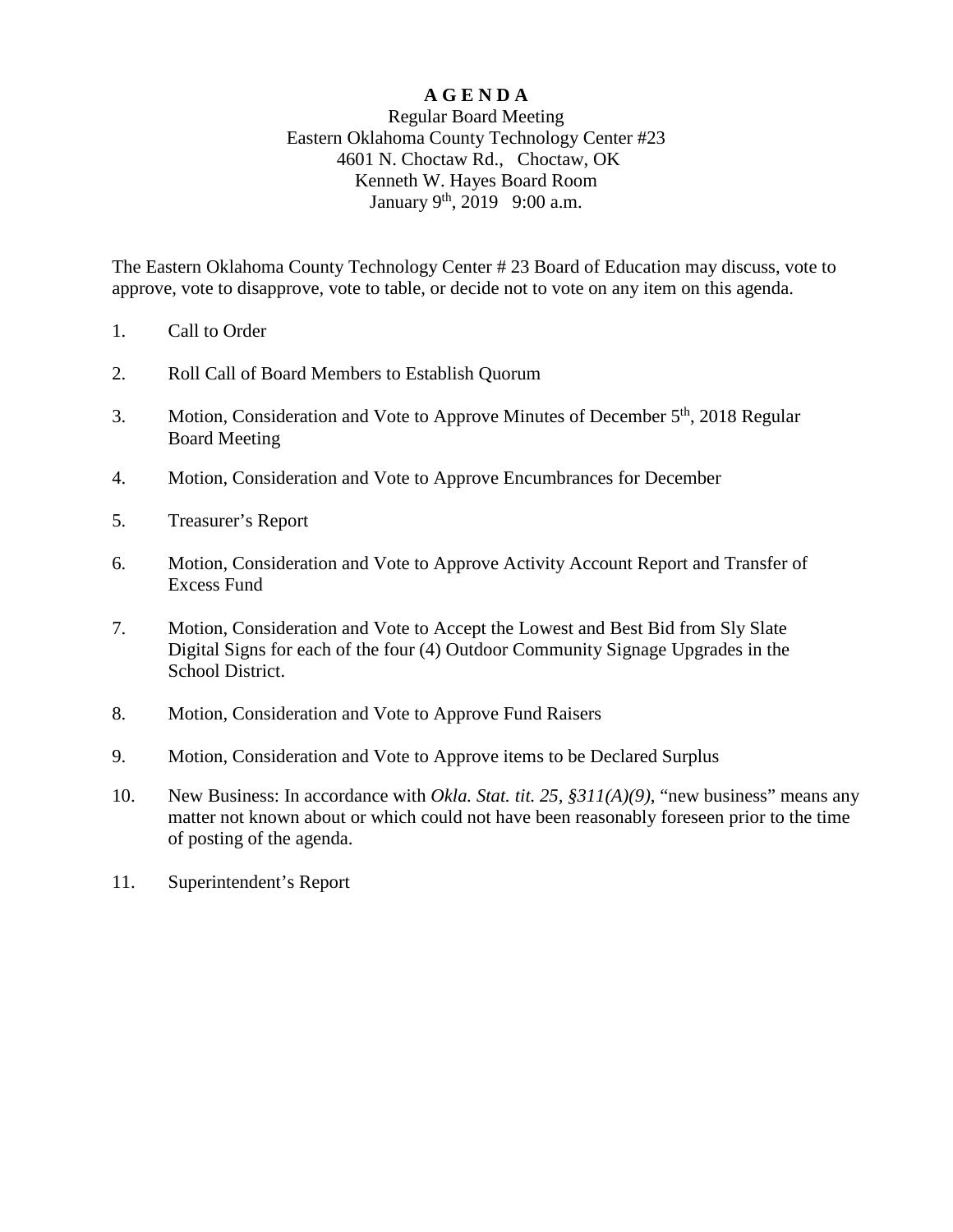Agenda January  $9<sup>th</sup>$ , 2019 Page 2

Proposed Executive Session for the purpose of discussing the following so the board can return to open session and take action pursuant Executive Session Authority: *Okla. Stat. tit. 25, §§307(B)(1), (3), and (7)*. The following items are proposed for discussion during the Executive Session:

- a. New Employments as listed on Personnel Report Attachment A
- 12. Motion and Vote to Convene in Executive Session
- 13. Motion and Vote to Return to Open Session
- 14. Board President's Statement of Executive Session Minutes
- 15. Motion, Consideration and Vote to Approve or Not Approve the following Employment Actions:
	- a. New Employments as listed on Personnel Report Attachment A
- 16. Board Comments
- 17. Motion and Vote to Adjourn

| Posted By:    |  |
|---------------|--|
| Date Posted:  |  |
| Time Posted:  |  |
| Place Posted: |  |
| Signed:       |  |

The next Regular meeting of the Board is:

**Wednesday, February 6th, 2019 9:00 a.m. Kenneth W. Hayes Board Room**